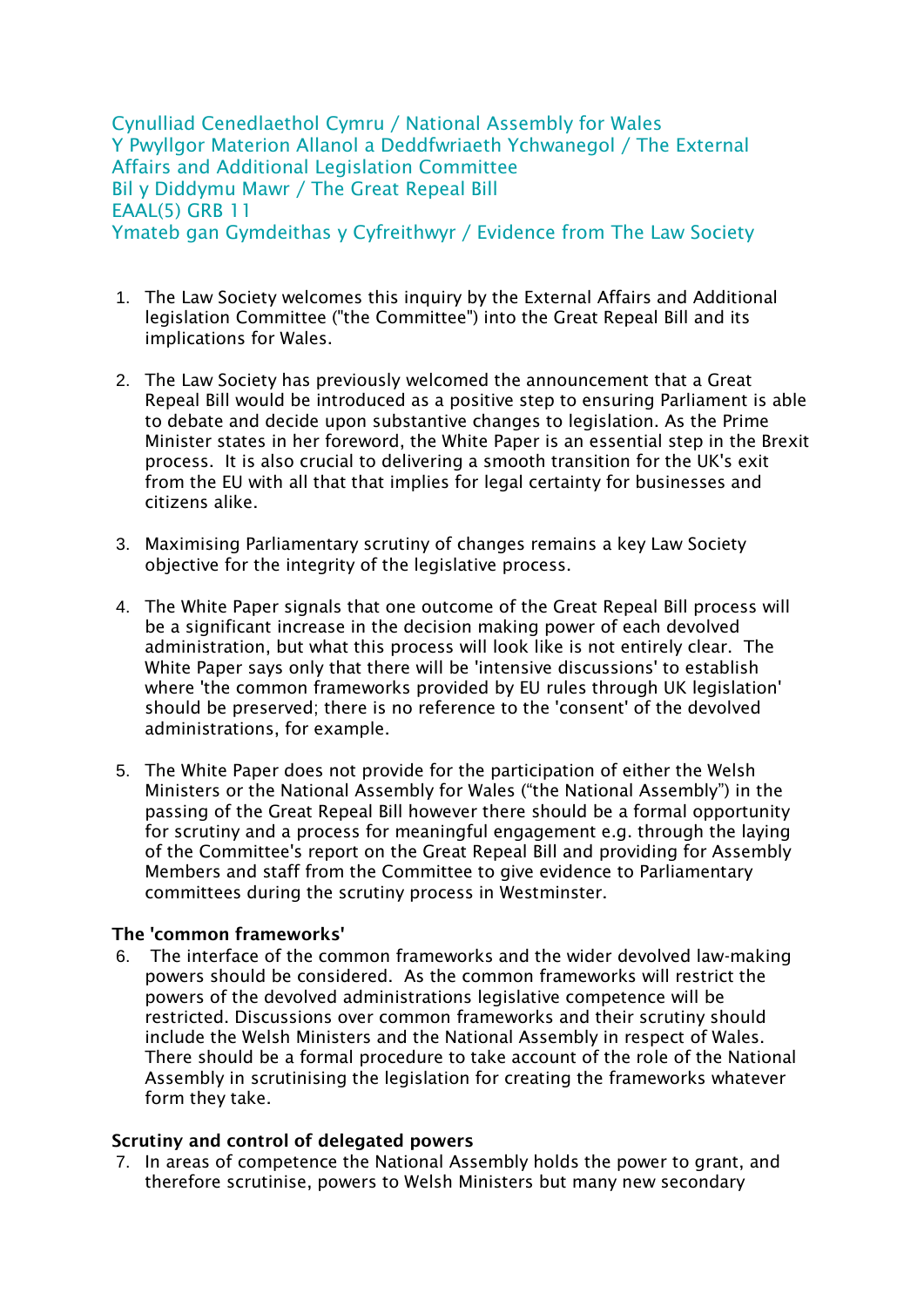lawmaking powers will be granted following the Great Repeal Bill. The White Paper sees "an opportunity to determine the level best placed to take decisions ..., ensuring power sits closer to the people of the UK than ever before. It is the expectation of the Government that the outcome of this process will be a significant increase in the decision making power of each devolved administration." [For footnote para 4.5] However, there is no provision for the involvement of the National Assembly for Wales, Scottish Parliament or Northern Ireland Assembly in the scrutiny of these laws. With regard to the extent of the powers there is no formal role for the devolved administrations. It is vital that a mechanism for bringing together the 'devolved nations' and the UK Government and Parliament is devised.

- 8. The Great Repeal Bill deals with the immediate aftermath of withdrawal and sketches out a process for 'correcting' legislation in order for the law to carry on functioning but it is the future landscape which is of greater interest. It is not clear what the common frameworks there will be. If the common frameworks are only applicable where there are on-going arrangements with the EU how will other frameworks be negotiated and decided for the future where powers are devolved but a common approach is necessary for the UK to continue to function.
- 9. The Joint Ministerial Committee has no formal process for bringing forward legislation being a consultative rather than an executive body with the new Joint Ministerial Committee on EU Negotiations being the focus for working together. The Memorandum of Understanding should be revised to include a formal process for post-EU legislation and the form and, thereafter, the content of the new common frameworks to be considered.
- 10. The constraints that are to be placed on the delegated powers provided to Ministers will be debated within the legislative procedure in the UK Parliament. The extinguishing of EU law within our legal system affects the constitutional arrangements in place as devolution has been effected within the wider framework of the EU.

## **Legislative Procedures**

- 11. The White Paper recognises that Parliament will need to be satisfied that the procedures in the Bill for making and approving secondary legislation are appropriate. However there is no acknowledgement that the devolved legislatures have an interest.
- 12. Given the volume of legislation action to create new processes should be taken now. In addition to the existing procedures in the Standing Orders it should be possible for secondary legislation to be produced in draft and where an affirmative procedure is being followed that amendments are possible so that no pieces of secondary legislation are entirely lost where minor changes are necessary e.g. for corrections.
- 13. The timeframe for 're-legislating' is an important factor. We welcome the acknowledgement that powers proposed under the Bill do not need to exist in perpetuity. With this in mind, we support Baroness Fookes' suggestion of a